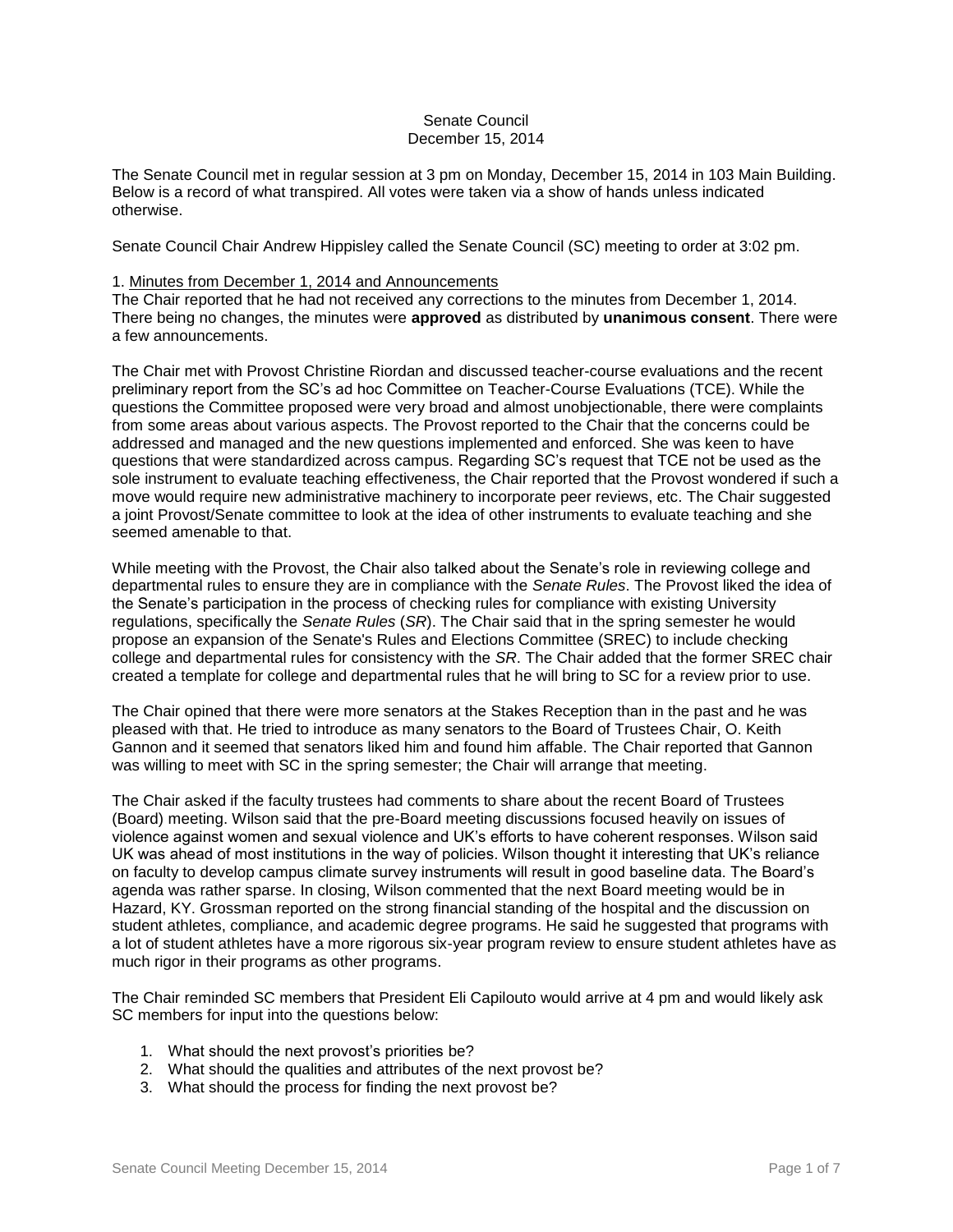The Chair added that he reviewed the rules about vacancies in administrative positions, which refer to an acting provost, not an interim provost, and defines them as serving for 12 months or less. In addition, he thought the President would ask SC members for input on who the next provost should be.

The Chair reported that three SC members were rolling off SC as of the end of December: Debra Anderson, Liz Debski, and David Pienkowski. He thanked each of them for their service on SC. The Chair invited SC members to Pazzo's after the meeting and said the SC office would cover the costs of celebrating and honoring the departing SC members.

# 2. Old Business

a. Update from Ad Hoc Committee on Faculty Disciplinary Action

Watt explained that the ad hoc Committee on Faculty Disciplinary Action had been busy. He noted that three of the Committee's members were present (himself, Debski, and Wilson); the other members are Pienkowski and Marcy Deaton, associate legal counsel. Watt said they spent the first meeting discussing the issues they wanted to tackle. Watt gathered a number of faculty "codes of conduct" from a host of institutions and shared them with the Committee, which then discussed which aspects of which codes they liked, did not like, and why. Watt said he then wrote a draft report and when the Committee reviewed it, there were a number of suggestions from Committee members. Watt said that the Committee plans to do more writing, but before that is undertaken, the Committee would like to know more about what the President wants the Committee to tackle, specifically. In the minds of Committee members, Watt opined that there were some substantive issues that needed to be addressed, such as UK's poor system of dealing with faculty with mental health issues or bad behavior. Watt said that when he and the Chair meet with the President after the SC meeting, Watt intends to let the President know there is a draft report, and that the Committee identified substantive issues. Once the President responds to that, Watt said he and the Committee will have a better idea of how to continue moving forward. Watt said he anticipated several meetings in January and February, after which the report will be shared with the SC.

The Chair thanked the Committee for all its hard work; there were no questions for Watt.

## b. Update on Foreign Language Requirement - Associate Provost for Undergraduate Education Ben **Withers**

The Chair welcomed the three invited guests, Associate Provost for Undergraduate Education Ben Withers, College of Arts and Sciences Associate Dean for Undergraduate Programs Anna Bosch, and Jeff Rogers (AS/Modern and Classical Languages, Literatures and Culture), and invited them to the table. Withers offered historical information about how the foreign language requirement came to be revised. Rogers, who chaired the Foreign Language Requirement Committee, explained the proposed foreign language graduation requirements. The Committee first recommends having a foreign language competency entrance requirement, which can also be satisfied after enrollment if the student does not fulfill the requirement prior to admission to UK. The Committee then recommends a foreign language graduation requirement that a student could satisfy in a variety of ways:

- Recognized foreign language assessment (APPL, AP, STAMP) at novice high or equivalent;
- Completion of a three-credit foreign language course at or above the 200-level;
- Completion of a UK Core-approved study abroad program with a foreign language component;
- Completion of UK's global studies certificate; or
- Completion at UK of two consecutive semesters of a language other than that which was completed in high school.

After the presentation, the guests and SC members engaged in a question and answer session. As discussion wound down, the Chair recapped the discussion and then offered his thoughts about next steps. The Chair opined that the main issue was that Undergraduate Education and the College of Arts and Sciences (AS) wanted approval to move forward by piloting (just within AS to begin with) the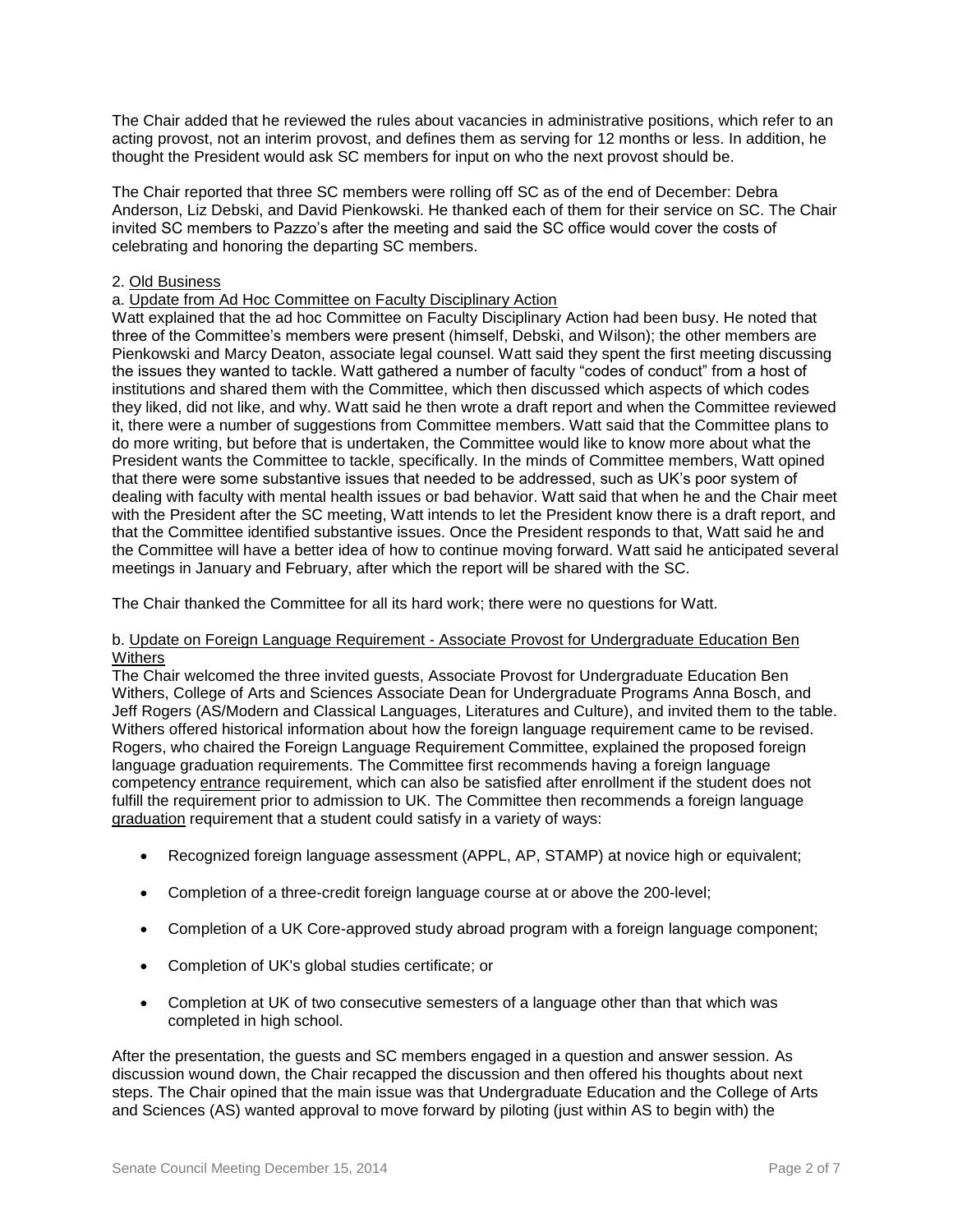competency testing and then report back to SC on the outcomes, including issues of scalability and what the process will look like and how long it will take once it is implemented across campus. The report will also need to include the results of discussions with the provost regarding dedication of resources. Grossman **moved** that the SC encourage continued development of a competency testing pilot program within the College of Arts and Sciences with a view towards full implementation if possible. Christ **seconded**. There was additional discussion. Anderson offered a **friendly amendment** to remove "if possible," which was **accepted** by both Grossman and Christ.

A **vote** was taken on the **motion** that the SC encourage continued development of a competency testing pilot program within the College of Arts and Sciences with a view towards full implementation and the motion **passed** with none opposed.

## 3. Officer Elections

Guest Davy Jones, chair of the elections subcommittee of the Senate's Rules and Elections Committee (SREC), reported that the current Chair, Andrew Hippisley, was willing to serve for an additional year. Because there was only one person willing to serve in the position, the *SR* did not require a formal election.

Jones also reported the outcome of the recent election for SC members. The new members will be Ernie Bailey (AG/Veterinary Science), Phil Kraemer (AS/Psychology), and Joan Mazur (ED/Curriculum and Instruction). Jones said he would send those individuals an email in the near future suggesting they touch base with the Chair.

Regarding the vice chair position, Jones explained that only one person was willing to serve. In contrast to the *SR* language about the chair, the *SR* required a vote to finalize that position of vice chair. The Chair put on the floor a **motion** to approve the election of Katherine McCormick as SC vice chair. Because the motion came from committee, no **second** was needed. A **vote** was taken and the motion **passed** with none opposed.

The Chair said the President would be arriving soon, so he suggested reordering the agenda. There were no objections.

## 5. Determining First SC Meeting in January

The Chair explained that the tradition was for SC to hold its first January meeting on the Monday prior to the start of the classes. That would put the SC's first meeting in the new year on Monday, January 12, 2015. There were no objections

#### 4. Senate Meeting Roundtable

The Chair opined that the University Senate (Senate) meeting did turn out to be somewhat tricky. He asked SC members to go around the room and comment on the recent meeting. Below are representative comments.

- IT was good to have senators involved in the substance of the discussion on the nondiscrimination language. The confusion about the *In Memoriam* posthumous degree could have been avoided if more information was shared with SC. Perhaps a dean should present an *In Memoriam* posthumous degree to SC as well as to the Senate.
- The *SR* require the most recent version of Robert's Rules of Order, Newly Revised to be used, which is the 11<sup>th</sup> version. Unfortunately, the most recent version available entirely electronically is the 4<sup>th</sup> version. Therefore, it might be helpful to have a parliamentary action cheat sheet posted on the Senate's website.
- Senators were active and participatory. Larger attendance at meetings is good.
- The change to the non-discrimination statement changed the focus to be more about students than employment. The SC should have caught the error in the master's proposal that the Senate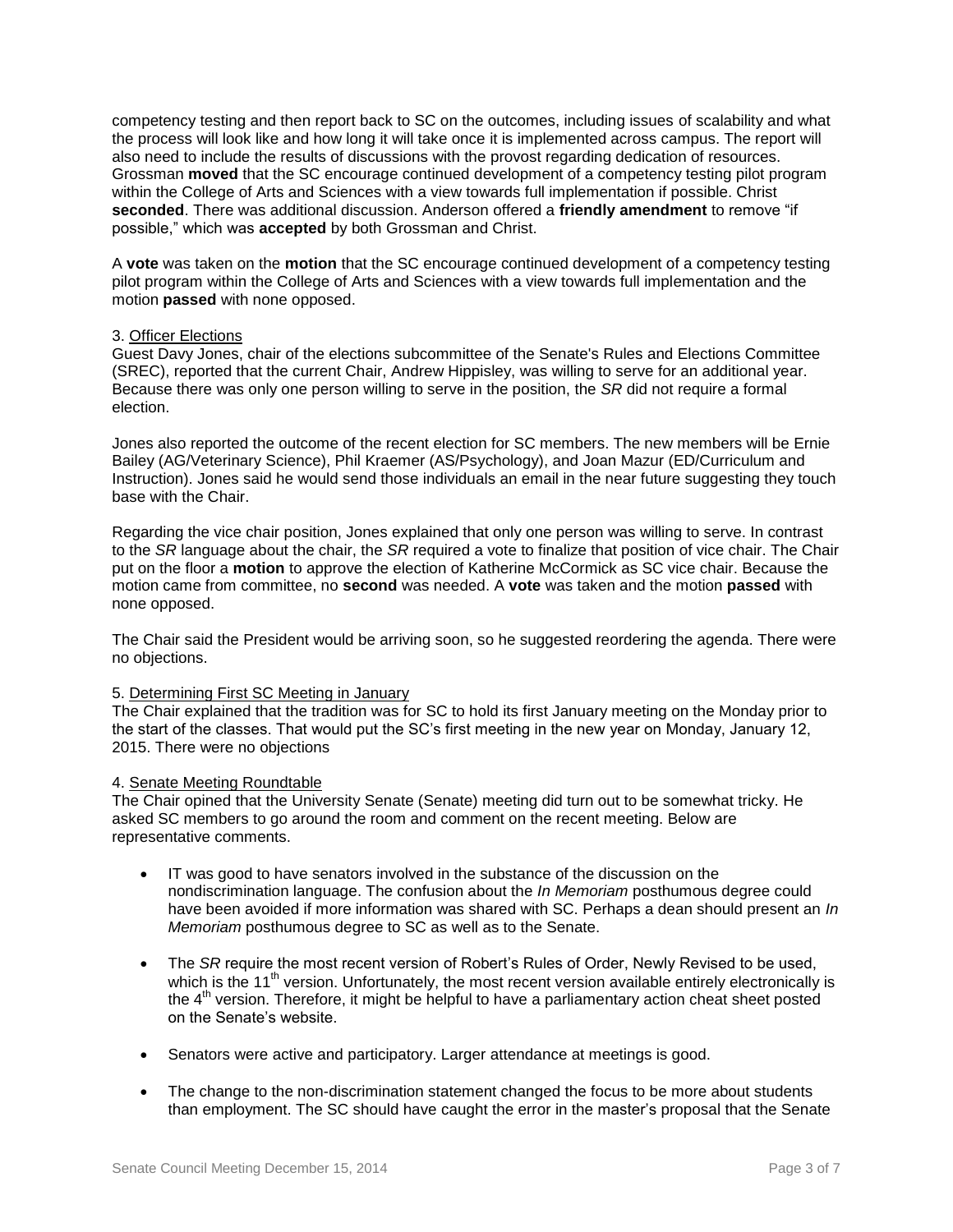returned to committee. The *In Memoriam* posthumous degree discussion was embarrassing in that the name of the deceased student had to be added to the regular degree list during the meeting. Also, many faculty and administrators were unaware of the proposed retirement changes.

- Issues with broader implications for faculty should be at the top of the agenda, not at the end.
- The increasing engagement among senators is good. The retirement changes seem to be already decided upon, which is frustrating.
- SC needs to develop a mechanism to prevent confusion regarding the *In Memoriam* posthumous degree process.
- The dean should have known to say the student should have received a regular degree, not an *In Memoriam* posthumous degree; SC and Senate are not to blame as much as the dean. The master's proposal was an embarrassment. The Graduate School should never have sent through such a proposal without having the associated courses already in effect.
- The retirement changes have already been implemented, which follows a general University pattern of implementation without consultation. The changes seem to benefit employees, but the point is that if a change affects employees, it should be discussed with employees.
- The point about needing to have employment language retained was important.

## 6. Discussion with President Capilouto - Provost Next Steps (4 pm)

The Chair welcomed President Eli Capilouto and turned the meeting over to him. President Capilouto thanked SC members for the opportunity to meet about the next provost. The President said that after all his discussions are over, he will have met with over 60 people; he is asking everyone the same questions. Because he already has meetings scheduled with the trustees in the room, he asked they refrain from commenting to give SC members full opportunity to share their thoughts with him. Same with the SC chair.

The President said he wanted to hear from everyone in the room. While he would be taking notes, the comments would not be attributed to an individual. If someone particularly wants their name associated with a comment, they would need to say so explicitly. He said that rereading his notes about the comments offers him a helpful way to synthesize comments. The President said he had three questions.

- 1. What should the priorities for the next provost be?
- 2. What should the attributes of the next provost be?
- 3. What should the process to identify a provost look like?

President Capilouto said he would like to go around the room and have each person share one priority. If someone else had the same idea, he asked that it be repeated. He said he would go around the room as many times as necessary for everyone to participate fully.

Below are the comments by SC members for each question.

- 1. What should be the priorities for the next provost?
	- Budget model and its limitations (mentioned by four SC members).
	- Come up with new ways to solve problems.
	- Continue the work and effort put forward regarding the Women's Leadership Program.
	- Improve the four-year graduation rate and reduce the loss of freshmen in their first year. The budget model serves as a distraction from focusing on problems.
	- Represent the values of traditional academic disciplines and achievements.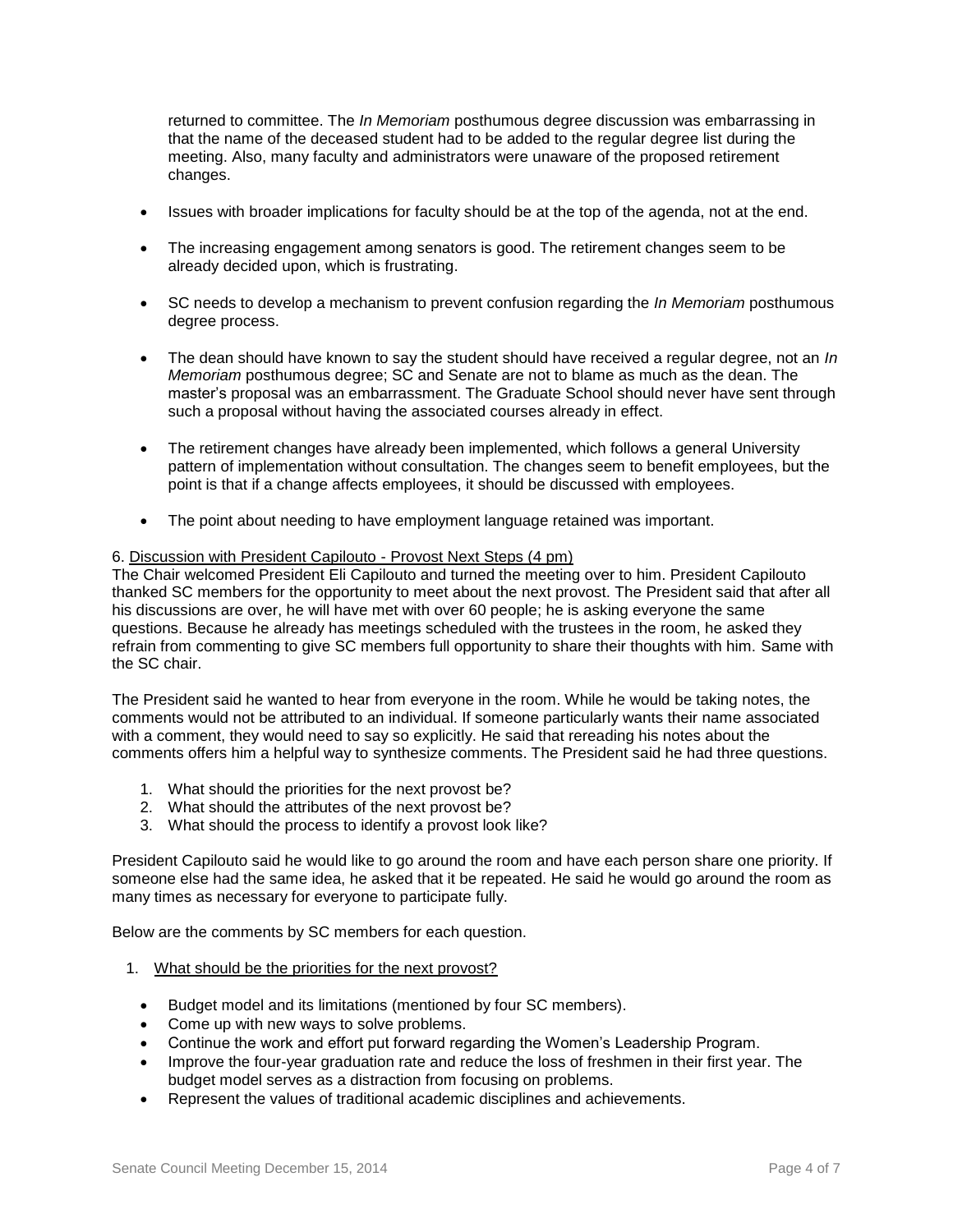- Broader campus-community engagement, particularly between UK and local and regional partners and how UK's research improves the lives of Kentuckians.
- Create a vision for what UK will look like in 10 years. How will teaching be done and how teaching be credited? Without that information, it is hard to plan a career.
- Pay attention to the land-grant mission. (mentioned by two SC members)

The President interjected that at the end of the meeting, if anyone had a name of someone who could serve as provost, they should write it down on a piece of paper and give it to the Chair, who would give it to the President.

Priorities, continued.

- A shared vision for UK being an engine for innovation and ideas for solving the world's problems. That vision should drive the budget and academic success.
- Reduce the friction between the medical campus and main campus.
- Develop undergraduate degree programs that are present at most other major research institutions, but are missing here. Use them to recruit more out of state students and tie the undergraduate degree programs directly to professional degree programs.
- Balance the land-grant mission with other priorities via the budget model.
- **•** Emphasize diversity.
- Instead of giving students a degree, market careers by showing students that the degree is the key to the career.

When SC members did not have any further comments on priorities, the President asked them to consider the next question.

- 2. What should be the attributes of the next provost?
	- A willingness to listen and communicate with faculty in a way that is open and transparent and consistent; respond to emails/communications within a reasonable time frame. (mentioned by three SC members)
	- Respect faculty, which will therefore create a dialogue with faculty as UK goes through challenging experiences.
	- Be engaged.
	- Someone whose view of their own personal success is based on how well they perform in the position of provost. (mentioned by two SC members)
	- Have a conversation and not just lay down laws.
	- Good listener, who believes in managing by walking around. (mentioned by three SC members)
	- Continue success of provost engagement of Senate committees.
	- Can get things done and has executive skills and is familiar with UK and is able to use UK's internal processes and people.
	- Has the capacity or interest to consider the needs of all the colleges and be inclusive in college conversations so there are not favorites or targeted areas. Be inclusive when it comes to resource allocations.
	- Is energizing and can keep people believing they are moving forward and getting to a better place in terms of the research and education missions.
	- Previous leadership experience, perhaps as an associate dean. (Not necessarily as a provost.)
	- Someone who is a vertically integrated information seeker who walks around and talks to parking attendants and senior leadership.
	- Should not be someone from the medical campus. (mentioned by two SC members; clarified to mean should not be from a medical college that has experienced governance problems) Could be a former dean or department chair.
	- Flexibility and ability to recognize that good ideas are not only the purview of the provost faculty can come up with good ideas, too.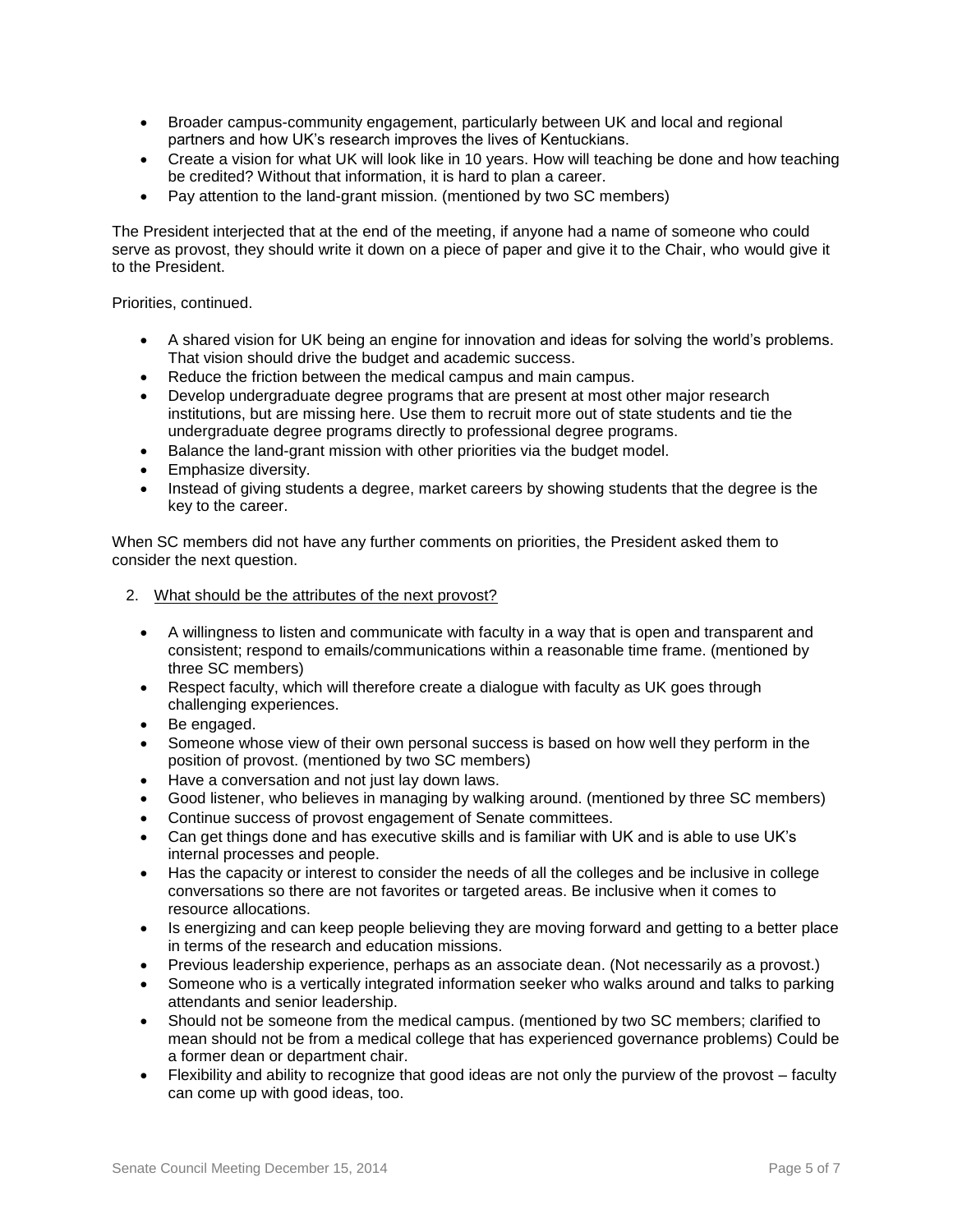- Be service oriented. Budget discussions have promoted certain responses in terms of incentives, but UK is in danger of losing sight of its role as a public service. (mentioned by two members)
- Balance conflicting claims for priorities and resources to advance the real mission of UK. The budget model has created a number of internal competitions with no guidance on how to balance competitive claims.
- Balance the friction between the land-grant mission and the research mission. For example, is a grant that provides a needed service in a Kentucky county as valued as a grant that may produce more research-oriented outcomes? Does a faculty member spend their time writing a handful of articles that will be read by colleagues and others in that field, or should the faculty member spend time making a difference in a Kentucky community?
- Flexibility with strength. There is still a perception that the College of Medicine utilizes more than its share of resources, so the next provost will have to correct that misperception or correct existing resource disparities.
- Know that revenues must exceed expenses; experience in the business world at some level would be helpful in implementing the new budget model.
- Should come from an undergraduate college and not a professional college. Undergraduates are the core of the University and leaders should come from an undergraduate college.
- Plan and have a vision for what a major university should be and can take care of the 1,001 little daily problems, but not get lost in them.
- Has some knowledge of UK's new budget model.
- Innovation and a demonstrated track record of developing solutions to intractable problems.
- Make decisions based on empirical data.
- 3. What should the process to identify a provost look like?
	- Look to UK's regulations for guidance on process.
	- Evaluate if turnover in the Provost's office is natural or if there is something surprisingly challenging about the position.
	- Have senior leaders and scholars serve on the search committee; the next provost should come out of a major disciplinary area and have the intellectual credentials to lead by example. (mentioned by two SC members)
	- Actively recruit individuals who may not have thought about applying for the position, particularly someone with management experience in industry or the military.
	- Include faculty and deans in the search process, as well as medical campus faculty.
	- Provide clarity from the outset about whether the interim provost can apply for the permanent provost position. (mentioned by two SC members)
	- Provide a longer than usual term for the interim provost, maybe two to three years. (mentioned by two SC members)
	- Provide the usual short term for the interim provost.
	- Ensure the process minimizes risk of failure and of expense to U by identifying someone who has been a provost before with a demonstrated track record, rather than someone with potential.
	- The interim candidate should be able to apply for the permanent position; showing potential may be sufficient, as opposed to having served in a provost position in the past.
	- An internal candidate should hit the ground running. (mentioned by two SC members)
	- An interim provost will be limited by knowing they will return to being colleagues with the ones they supervise while interim.
	- An interim provost might feel awkward about supervising colleagues and then returning to their ranks, but following up on that concern would remove most internal candidates from the pool of potential interim candidates.

When there were no further comments offered by any SC member, the President spoke for a few minutes about the concerns associated with a vacancy in a provost's office, as well as issues unique to UK. At the end of his comments, he reiterated to SC members that if anyone had anything they wanted to communicate with him about, he was available via email and would respond in a timely manner. For a